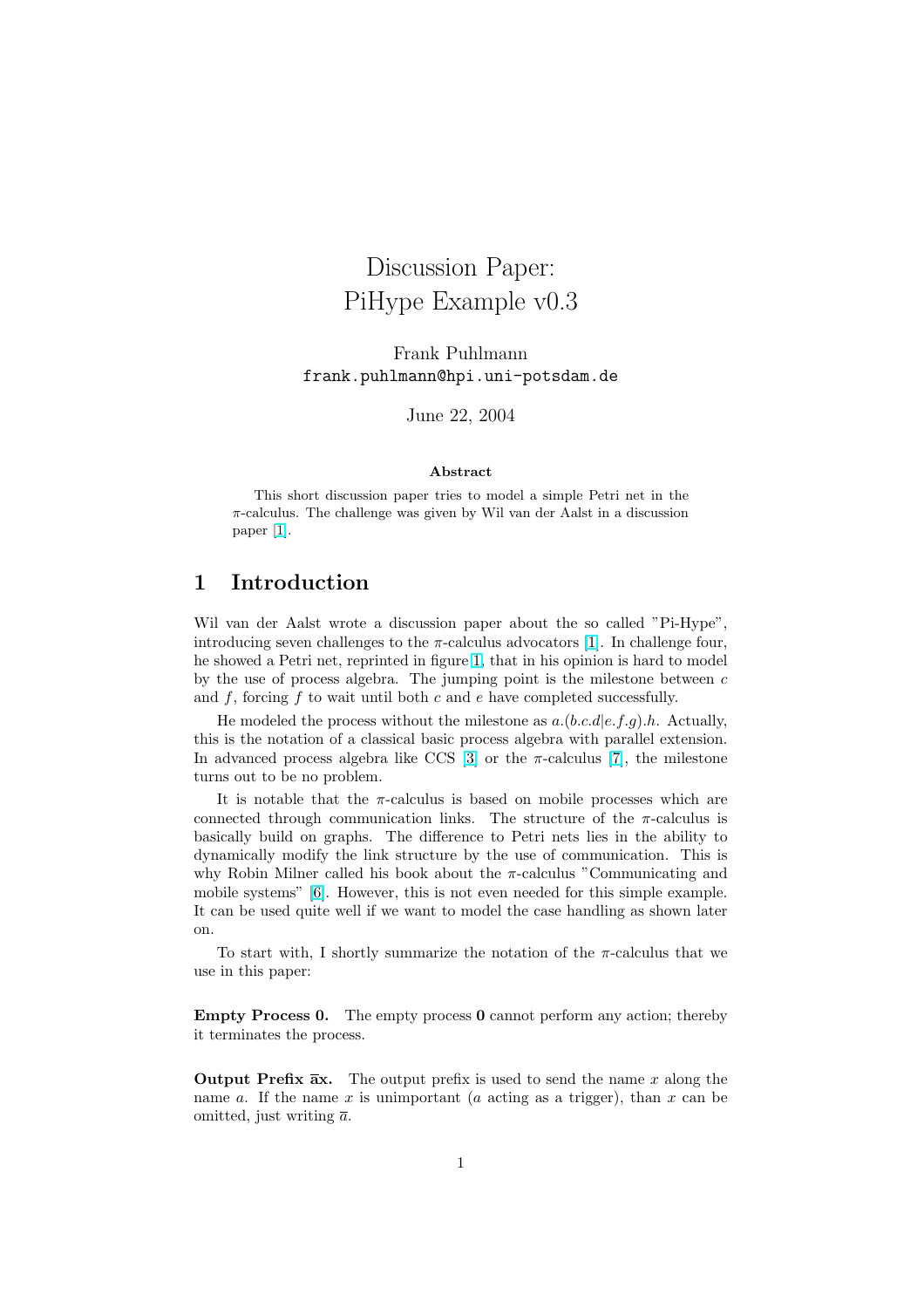<span id="page-1-0"></span>

Figure 1: Petri net example from the Pi-Hype discussion paper [1] by Wil van der Aalst

**Input Prefix a(x).** The input prefix is used to receive the name x along the name  $a$  and then  $x$  [is](#page-5-0) replaced by the received name. Note that this replacement is not important in the example; I name all received variables the same, but when correctly executing the calculus, they must be renamed because the input prefix creates a new locally bound name. If the name  $x$  is unimportant (a acting as a trigger), than  $x$  can be omitted, just writing  $a$ .

Silent Prefix  $\tau$ . The silent prefix  $\tau$  represents a process that does not interact with the environment.

**Sum P** + Q . The sum represents a process that can either execute P or Q.

**Parallel Composition P | Q.** The parallel composition represents a process that executes  $P$  and  $Q$  in parallel.  $P$  and  $Q$  can communicate if one performs an output and the other a corresponding input along the same name. For example,  $\overline{a}x \mid a(x)$ , represents a process where the left side sends the name x along a and the right side receives  $x$  along  $a$ .

**Restriction** (vx)**P**. The restriction or new operator (vx)*P* behaves as *P* but the name  $x$  is locally bound to  $P$ , so it can not be used as a global (free) name anymore. Only  $P$  has knowledge of  $x$ , but can share this knowledge by the use of communication (called scope extrusion).

## 2 Petri net example

We can model the static Petri net from the example given in [1] (see figure 1) as an instance oriented process view, mapping the transition to processes as shown in figure 2. We initially omit the link between  $C$  and  $F$ . Every transition, that does the work in a classical workflow net, is now shown as a separate process, labeled from  $A$  to  $H$ . Every of those processes represent [an](#page-5-0) activity in the workflow domain. The processes are very simple. A contains an AND–split, B to G jus[t r](#page-2-0)eceive a link from its predecessors and after performing some silent actions, the activity, they call their successor. H contains an AND–join. By the notation of the  $\pi$ -calculus the abstract process can be written as: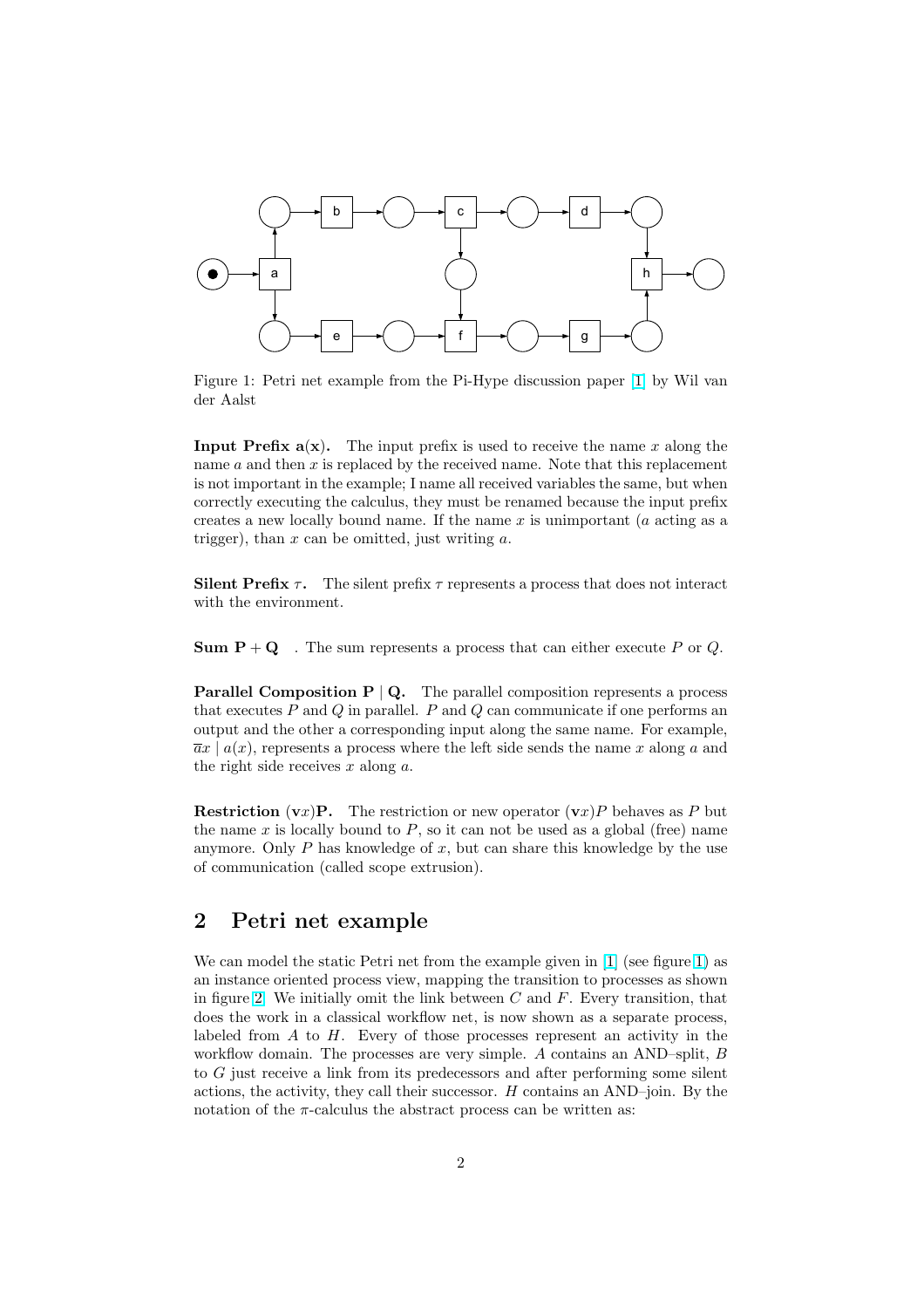<span id="page-2-0"></span>

Figure 2: Simple example as a process view



Figure 3: Complete example with milestone

$$
PN = A | B | C | D | E | F | G | H
$$

All processes (here representing activities) are defined initially as concurrent. The control flow is handled by each process itself. Process A invokes in parallel two links enabling  $B$  and  $E$  to start their work. After finishing, they enable  $C$ and  $F$ , which in continuation enable  $D$  and  $G$ .  $H$  acts as an AND-join, waiting on two names. The following equations contain the missing process definitions in  $\pi$ -calculus notation:

$$
A = \overline{b}.\mathbf{0} \mid \overline{e}.\mathbf{0} \quad B = b.\overline{c}.\mathbf{0} \quad C = c.\overline{d}.\mathbf{0} \quad D = d.\overline{h1}.\mathbf{0} \quad H = h1.h2.\mathbf{0}
$$
  

$$
E = e.\overline{f}.\mathbf{0} \quad F = f.\overline{g}.\mathbf{0} \quad G = g.\overline{h2}.\mathbf{0} \quad H = h1.h2.\mathbf{0}
$$

Now we can add the missing link between  $C$  and  $F$ . Because communication occurs synchronous in the  $\pi$ -calculus, we need to keep C running until F is ready to go on. The only task  $C$  continuous to do, after performing the activity, is to send a name  $m$  to  $F$ . This is shown in figure 3.

Process C now acts as a milestone, keeping the information that the work of C has finished. F must now act as an and-join, waiting for  $f$  and  $m$ . The updated, complete process description is as follows:

$$
A = \overline{b}.\mathbf{0} \mid \overline{e}.\mathbf{0} \quad B = b.\overline{c}.\mathbf{0} \quad C = c.(\overline{d}.\mathbf{0} \mid \overline{m}.\mathbf{0}) \quad D = d.\overline{h1}.\mathbf{0} \quad H = h1.h2.\mathbf{0}
$$
  

$$
E = e.\overline{f}.\mathbf{0} \quad F = f.m.\overline{g}.\mathbf{0} \quad G = g.\overline{h2}.\mathbf{0} \quad H = h1.h2.\mathbf{0}
$$

We can combine the process descriptions in one line, thereby the empty processes 0 is omitted for space reasons: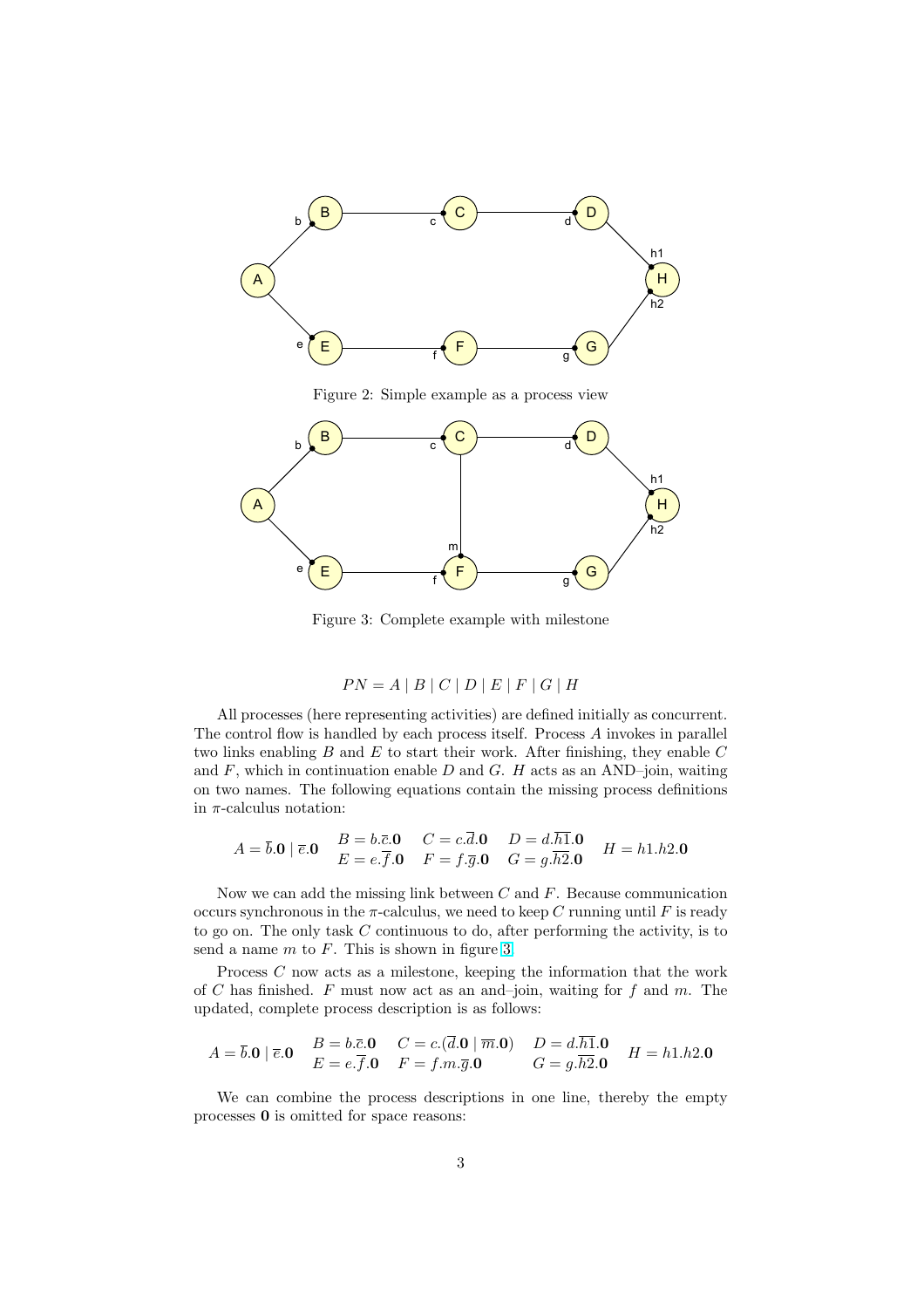$$
PN = (\overline{b} \mid \overline{e}) \mid b.\overline{c} \mid c.(\overline{d} \mid \overline{m}) \mid d.\overline{h1} \mid e.\overline{f} \mid f.m.\overline{g} \mid g.\overline{h2} \mid h1.h2
$$

We can also prove, by using reduction, that this process always terminates:

$$
(\overline{b} \mid \overline{e}) \mid b.\overline{c} \mid c.(\overline{d} \mid \overline{m}) \mid d.\overline{h1} \mid e.\overline{f} \mid f.m.\overline{g} \mid g.\overline{h2} \mid h1.h2
$$
\n
$$
\xrightarrow{\overline{b}, \overline{e}}
$$
\n
$$
0 \mid \overline{c} \mid c.(\overline{d} \mid \overline{m}) \mid d.\overline{h1} \mid \overline{f} \mid f.m.\overline{g} \mid g.\overline{h2} \mid h1.h2
$$
\n
$$
\xrightarrow{\overline{c}, \overline{f}}
$$
\n
$$
0 \mid 0 \mid (\overline{d} \mid \overline{m}) \mid d.\overline{h1} \mid 0 \mid m.\overline{g} \mid g.\overline{h2} \mid h1.h2
$$
\n
$$
\xrightarrow{\overline{d}, \overline{m}}
$$
\n
$$
0 \mid 0 \mid 0 \mid \overline{h1} \mid 0 \mid \overline{g} \mid g.\overline{h2} \mid h1.h2
$$
\n
$$
\xrightarrow{\overline{h1}, \overline{g}}
$$
\n
$$
0 \mid 0 \mid 0 \mid 0 \mid 0 \mid 0 \mid \overline{h2} \mid h2
$$
\n
$$
\xrightarrow{\overline{h2}}
$$
\n
$$
0 \mid 0 \mid 0 \mid 0 \mid 0 \mid 0 \mid 0 \mid 0
$$
\n
$$
\xrightarrow{\overline{h2}}
$$
\n
$$
0 \mid 0 \mid 0 \mid 0 \mid 0 \mid 0 \mid 0 \mid 0
$$
\n
$$
\xrightarrow{\overline{h2}}
$$
\n
$$
0
$$

Exercise for the interested reader: Give the formal description of the Petri net and then prove soundness as defined in [10].

## 3 Case handling

We could go on further by considering the Petri net example as a workflow net. The token contained in the input place of transition  $a$  can then be a case. This case (the token) is cloned at the the transition  $a$  and moved to the input places of b and e. This process continuous until the tokens reach the transition  $h$ , get merged and the merged token is finally moved to the output place of  $h$  (the sink). This is where the case is completed.

Now we can model the same in a process oriented view. Thereby the first process, A shares the name x of a case. This name is initially bound to a process X, representing a case (along with the case data), shown in figure 1a. Now that A has knowledge of x, A can work on the case and after finishing the activity, sends the name  $x$  to  $B$  and  $E$ . The scope of  $x$  is extruded, so that  $B$  and  $E$ can access the case process  $X$ . Since  $A$  has come to inaction, it has no further access to  $x$ . This is shown in figure 4b. After completing their w[or](#page-1-0)k,  $B$  and  $E$ send  $x$  to their successors and so on (figure 4c).

This can be written in the  $\pi$ -calculus notation as follows, we again omit the empty processes  $\mathbf 0$  for space reasons: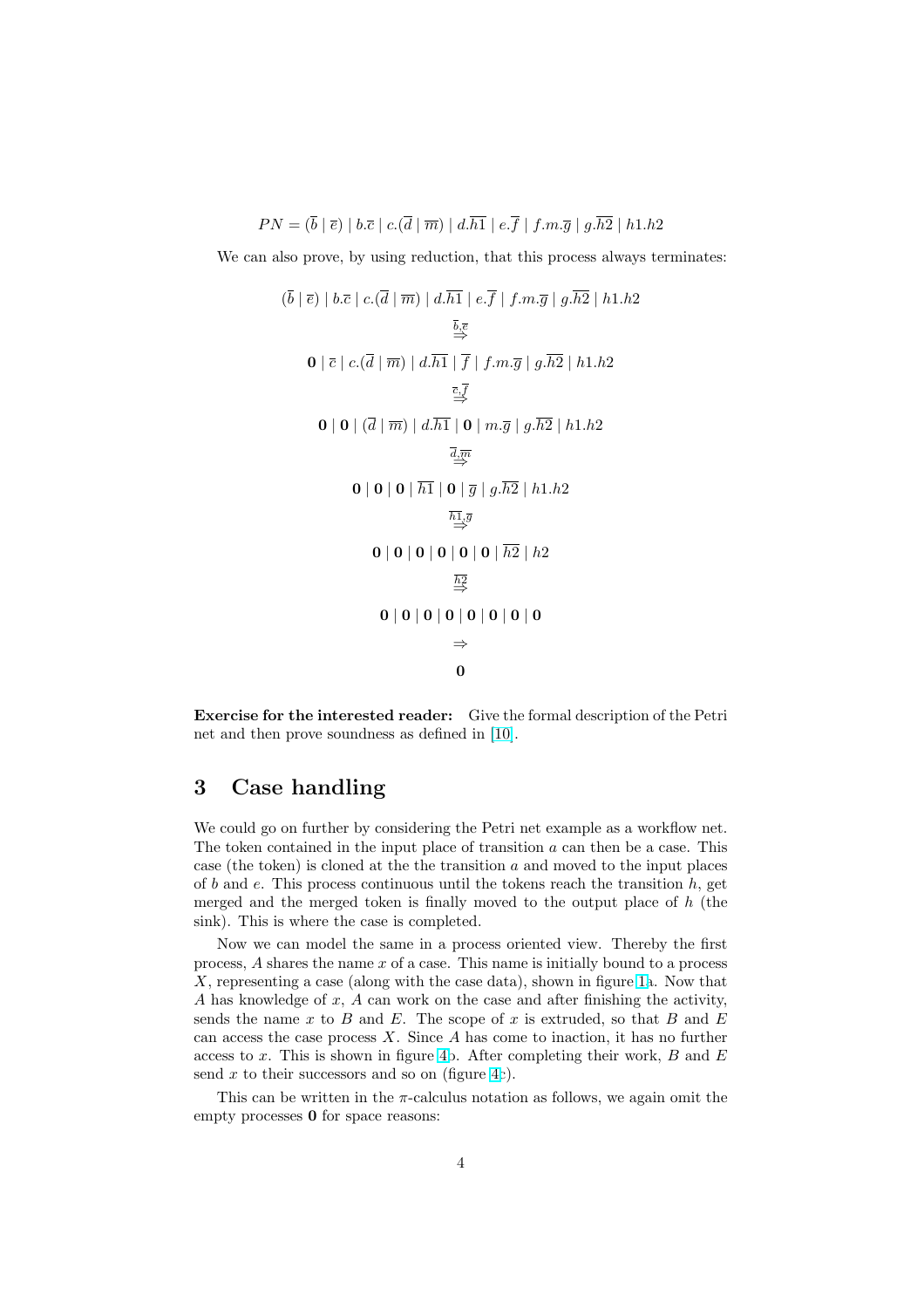

Figure 4: Complete example with a case moving through the activities

$$
A = \overline{b}x \mid \overline{e}x \quad B = b(x).\overline{e}x \quad C = c(x).(\overline{d}x \mid \overline{m}) \quad D = d(x).\overline{h}1x \quad H = h1(x).h2
$$
  

$$
E = e(x).\overline{f}x \quad F = f(x).m.\overline{g}x \quad G = g(x).\overline{h}2 \quad H = h1(x).h2
$$

Note that in  $D$  and  $G$  it is sufficient if only  $D$  transmits  $x$  to  $H$ , because it represents a link to the case.  $H$  can only start if  $D$  and  $G$  have triggered it, therewith  $D$  must have been transmitted  $x$ .

The process with a new case  $X$  can than be defined as follows:

$$
PN = (\mathbf{v}x)(X \mid A) \mid B \mid C \mid D \mid E \mid F \mid G \mid H
$$

The case process  $X$  "moves" through the workflow, by extending the web of links between the processes. Every process that performs an activity is guaranteed to work on the same current data of the case. The access must be controlled by the case process  $X$ , that is not considered here.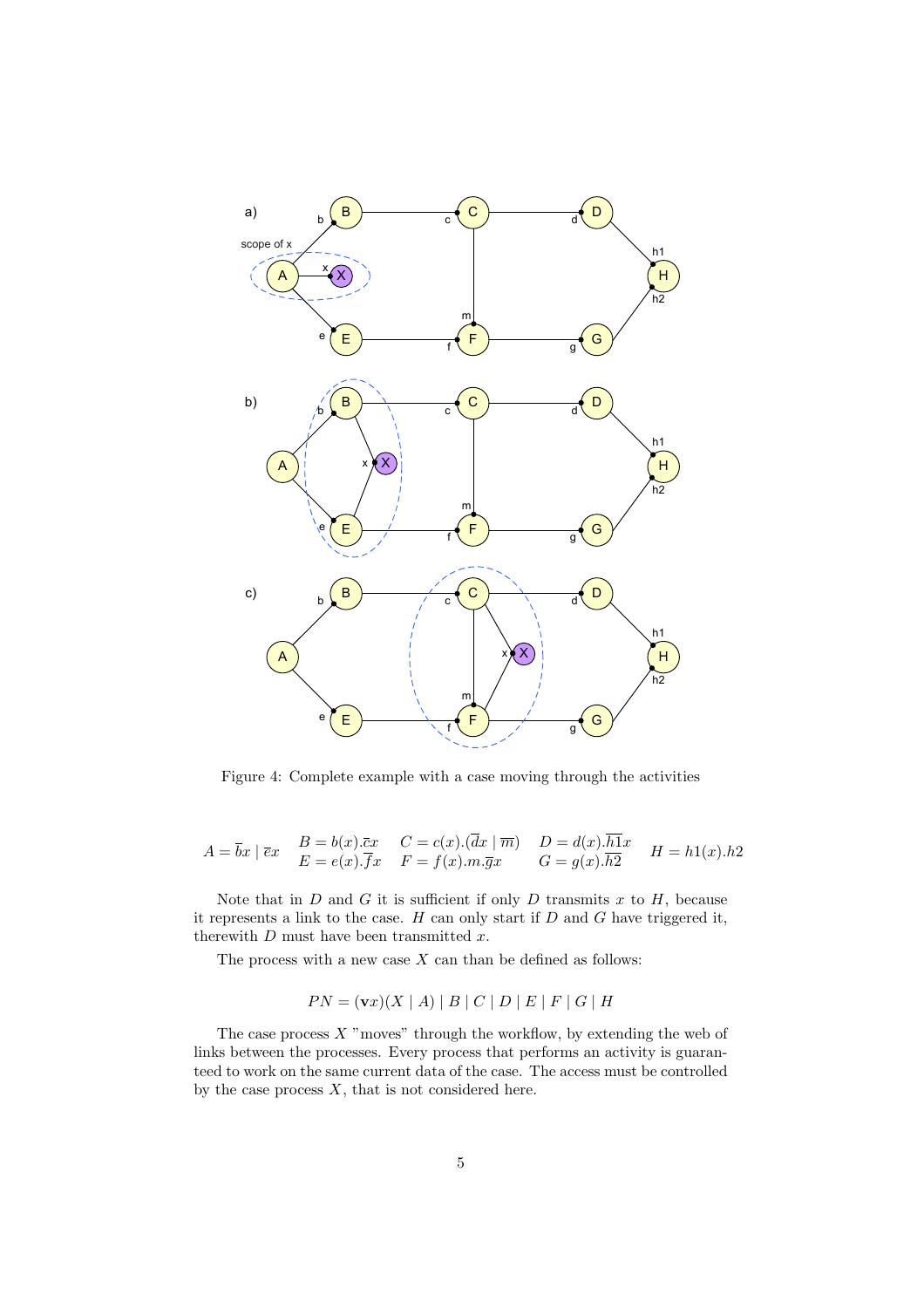## <span id="page-5-0"></span>4 Conclusion

I must admit, that I'm not an advocator for anything. That's mostly because I only have very basic knowledge about Petri nets and the  $\pi$ -calculus. I have currently started to look around of how to model processes, esp. in the e-business domain. Thereby I came along a lot of topics like procedural languages, rule based process descriptions, graph grammars, intelligent agents, process algebra and of course workflow nets.

While searching for some process algebra related stuff, I came across the discussion paper from Wil van der Aalst. I thought a bit about the challenges and came to the conclusion that the Petri net challenge misses the  $\pi$ -calculus. That's why I searched for answers, but finally Wil van der Aalst mailed me, that there is no response yet. So I wrote down my thoughts in this discussion paper, hopefully to get some comments on my ideas.

The more interesting questions lie of course in the benefits of the  $\pi$ -calculus over other approaches. Maybe the mobile part might be helpful in the e–business domain, where there is a rapidly changing, unpredictable and open environment with a significant possibility that actions can fail in an unpredictable way (as often used by the agent advocators). Still, in all earlier documentation of the  $\pi$ -calculus the processes are called agents.

#### Further readings

I conclude this discussion paper with some literature I've read on process algebra.

- The foundations of process algebra can be found in [2].
- In his Turing Award lecture, Robin Milner [4] draws the path from sequential over communication up to mobile process algebra.
- The  $\pi$ -Calculus was early described in [7]. The first [pa](#page-6-0)rt contains easy to follow examples, whereas the second part co[nt](#page-6-0)ains more formal descriptions.
- Robin Milner wrote a tutorial [5] and a single book [6] about the  $\pi$ -Calculus. The book contains a nice int[rod](#page-6-0)uction to automata theory and labeled transition systems as well as good examples. Beside the introduction, the key concepts are difficult to read and comprehend. The earlier papers mentioned above are muc[h](#page-6-0) easier to understand.
- Another good introduction to the  $\pi$ -Calculus can be found in [8].
- The current state of the art regarding the  $\pi$ -calculus can be found in [9]. The authors see their book as a natural complement to Milner's book.

#### References

[1] W.M.P. van der Aalst. Pi calculus versus petri nets: Let us eat "humble pie" rather than further inflate the "pi hype". http://tmitwww.tm.tue. nl/research/patterns/download/pi-hype.pdf (April 8, 2004).